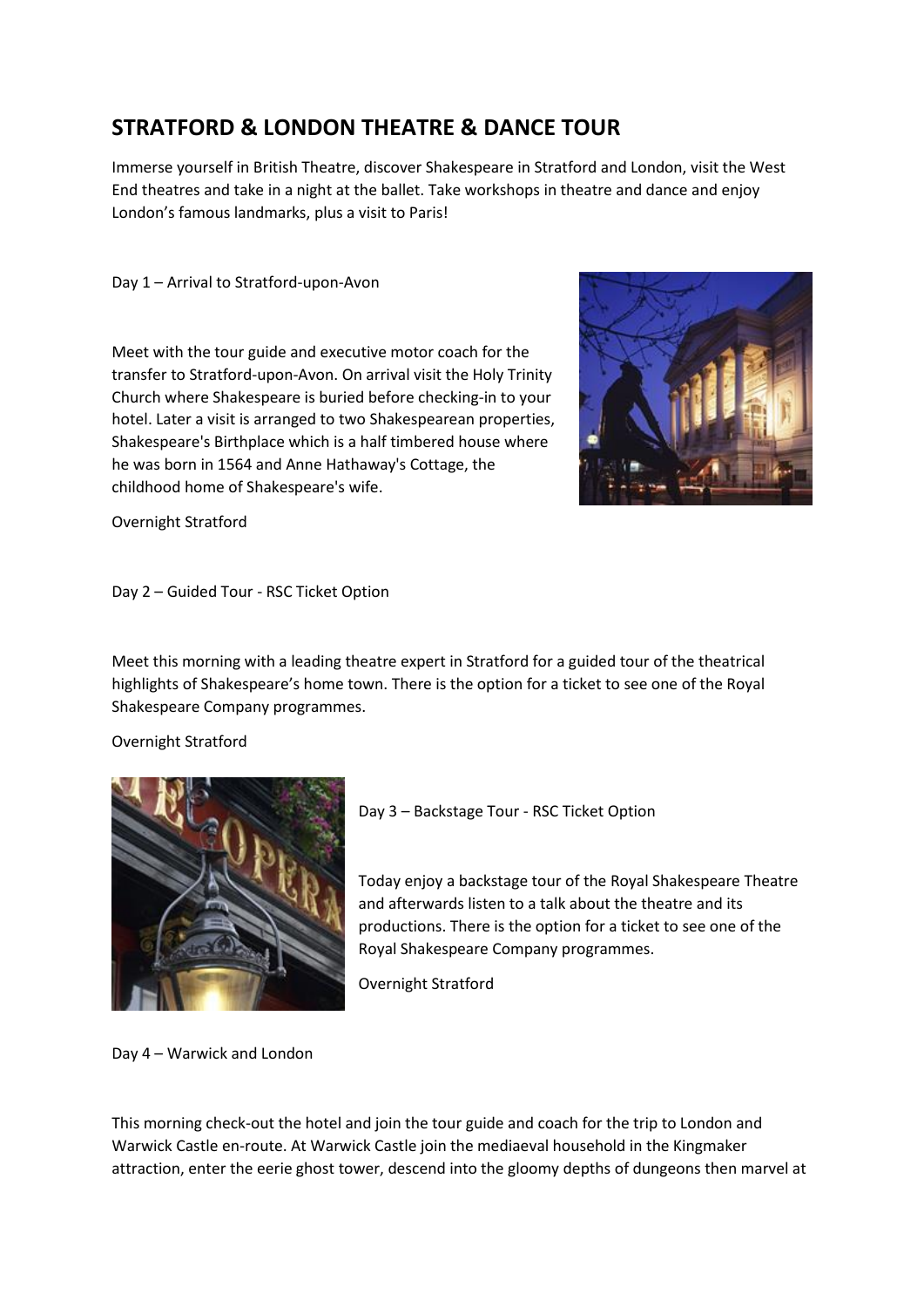the grandeur of the Great Hall and State Rooms. Continue to London and the hotel. Enjoy the rest of the day at leisure, taking advantage of the London transport free passes provided.

Overnight London

Day 5 – London sightseeing

See some of the iconic sights of London today with a local tour guide - Buckingham Palace, Trafalgar Square, Big Ben and the Old City of London. Visit and tour Westminster Abbey, St Paul's Cathedral and the Tower of London. This evening there is the option to attend a performance at one of London's famous West End theatres.



Overnight London

Day 6 – Theatre Land

Today enjoy a Theatreland Walking Tour on the theme of "100 Years of London Theatre". Trace theatre land's history and learn about personalities who have shaped theatre. There is the opportunity to explore a particular theatre style or production and if possible this can be tailored to your needs. Later take advantage of an Optional Opera Ticket which can be provided for a performance by the English National Opera at the London Coliseum in Trafalgar Square.

Overnight London

Day 7 – Paris

Join the guide today for a full day in Paris. Travel from London on the Eurostar and on arrival enjoy a panoramic tour of this beautiful city followed by a visit to Paris' most famous landmark, The Eiffel Tower. Make use of the day metro pass to visit other sights before the highlight of the Paris visit, a traditional French Can-can dance lesson! Return to London on Eurostar in the evening.



Overnight London

Day 8 – Shakespeare in London

This morning visit Shakespeare's Globe Theatre on London's South Bank and tour the magnificent reconstruction of this 16th century theatre and enjoy a theatrical workshop on a subject of your choice, led by the Globe's highly knowledgeable education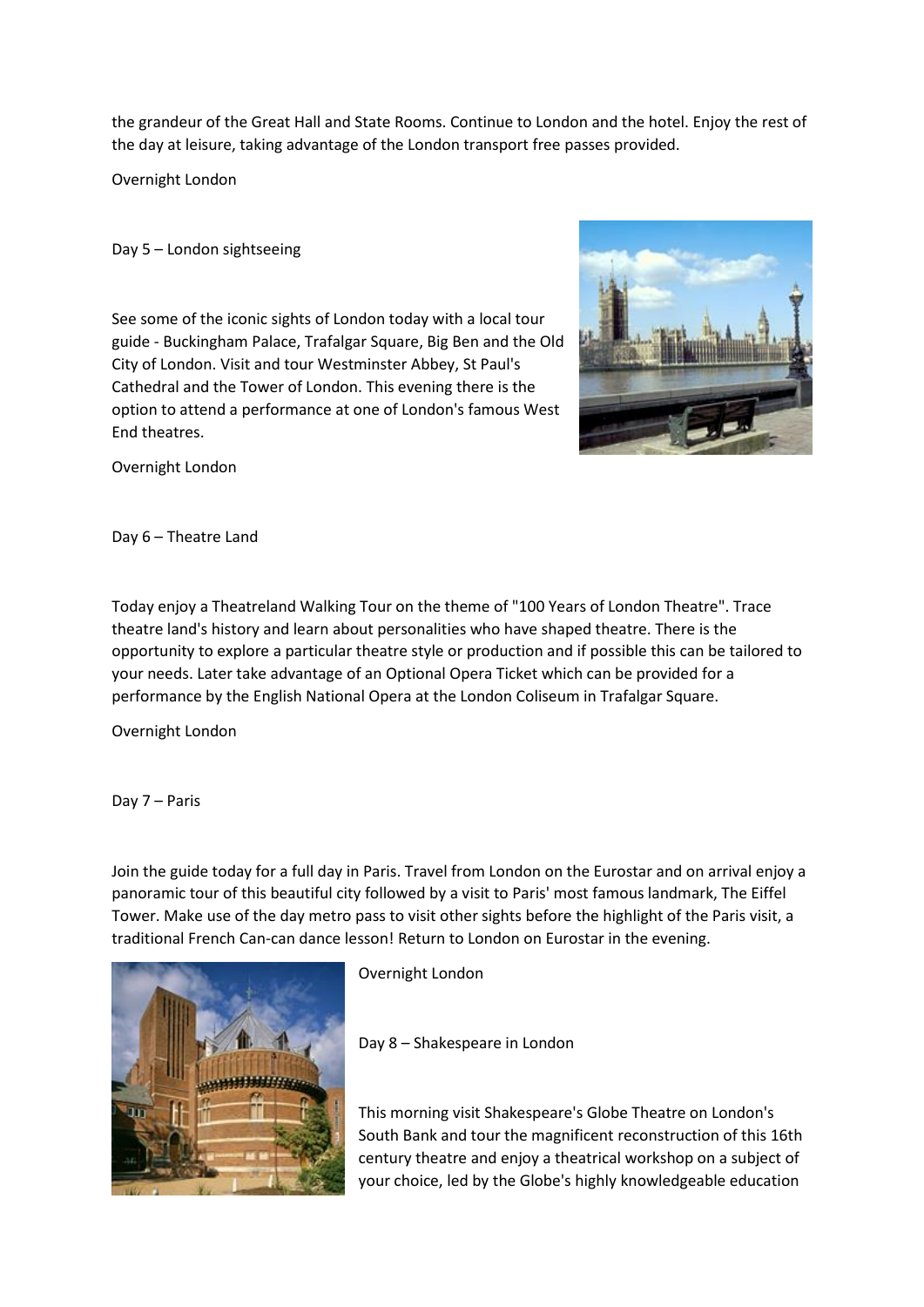team. In the afternoon take advantage of an Optional Globe theatre ticket to attend a performance at the Shakespeare's Globe.

Overnight London

Day 9 – Royal Drury Lane and A Theatre Workout Workshop

A tour backstage at the theatre Royal Drury Lane is arranged this morning, one of London's oldest and best-loved theatres. See the Royal Box, the Royal entrance, lifting gear and much more. Later a Theatre Workout workshop is arranged which is tailored to your needs. An optional theatre ticket tonight to attend a performance at one of London's famous West End theatres.

Overnight London

Day 10 – Theatre Museum

A visit and tour is arranged this morning to the Theatre Museum located at the Victoria and Albert (V&A) Museum. This is followed by a costume and make-up workshop and demonstration by one of their expert theatre curators. The remainder of the day is at leisure in London. An optional ticket for a performance at a Pub Theatre is available for the evening.



Overnight London

Day 11 – National Theatre and Dance

This morning enjoy a National Theatre tour that goes behind-the scenes to see three auditoriums, front-of-house, scenic workshops and backstage areas, all in the company of well-informed, enthusiastic guides. Afterwards, a dance lesson is arranged at a local London dance school. This evening there is the option of a ticket to a performance at the Royal National Theatre on the South Bank.

Overnight London

Day 12 – The River Thames

Today enjoy a relaxing cruise on the River Thames and see the sights of London from the river. The afternoon is at leisure. For the evening consider the option of a return transfer to Grim's Dyke in Harrow for dinner and to enjoy one of Gilbert and Sullivan's famous operettas performed by the Grim's Dyke Opera Company in Gilbert's very own music room. The performance is in two acts with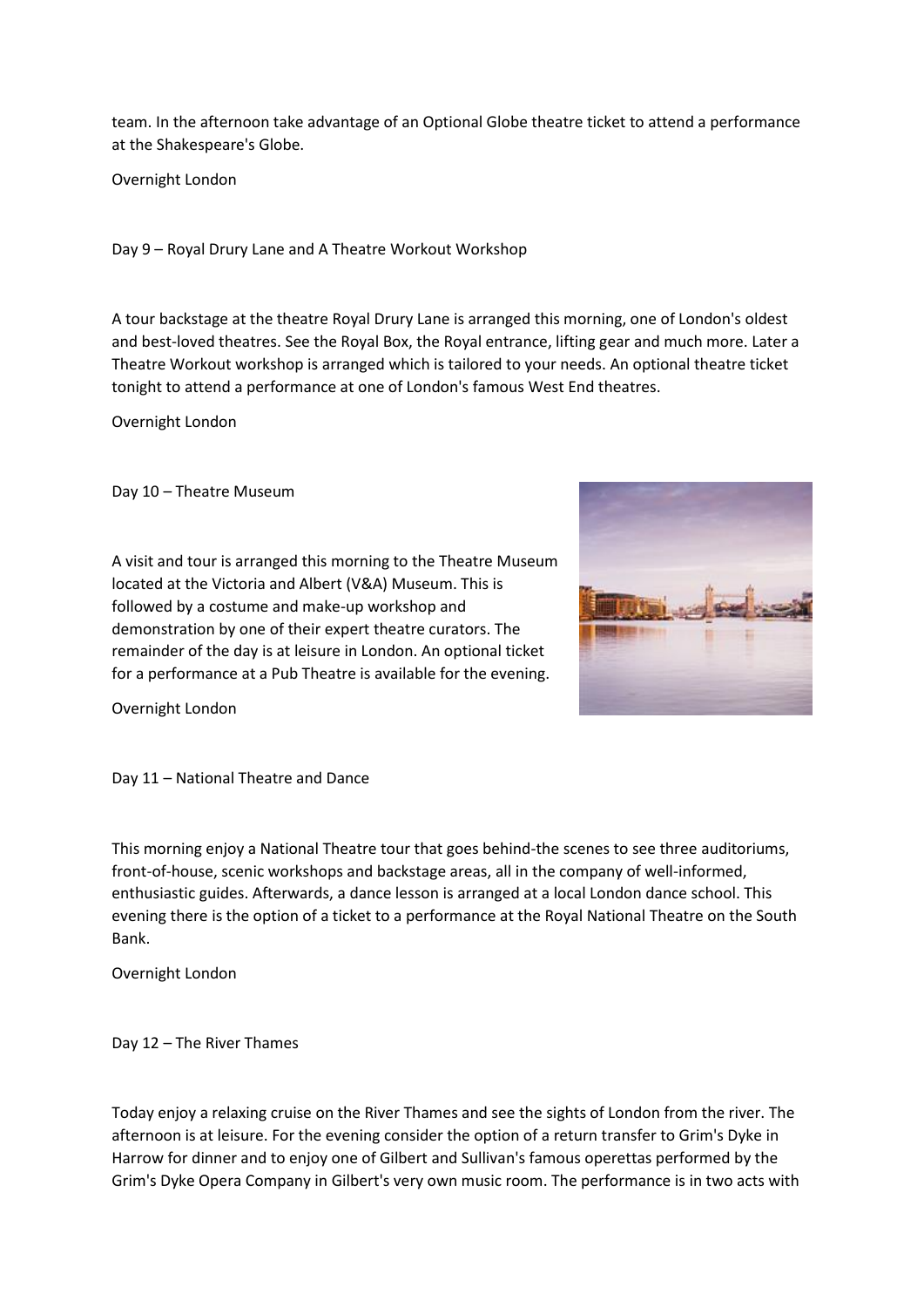the first course served before the first act and the main course, dessert and coffee served during the interval.

## Overnight London



Day 13 – BBC

Today visit the most famous television centre in the world for a two hour tour of the BBC. See into the studios, visit BBC News, play in the interactive studio and be shown around by wellinformed, entertaining guides. An option tonight is for a night out at the Ballet at the Royal Opera House in Covent Garden.

Overnight London

Day 14 – Departure

Check-out the hotel this morning and join the executive motor coach and local guide for the transfer to the airport and trip home.